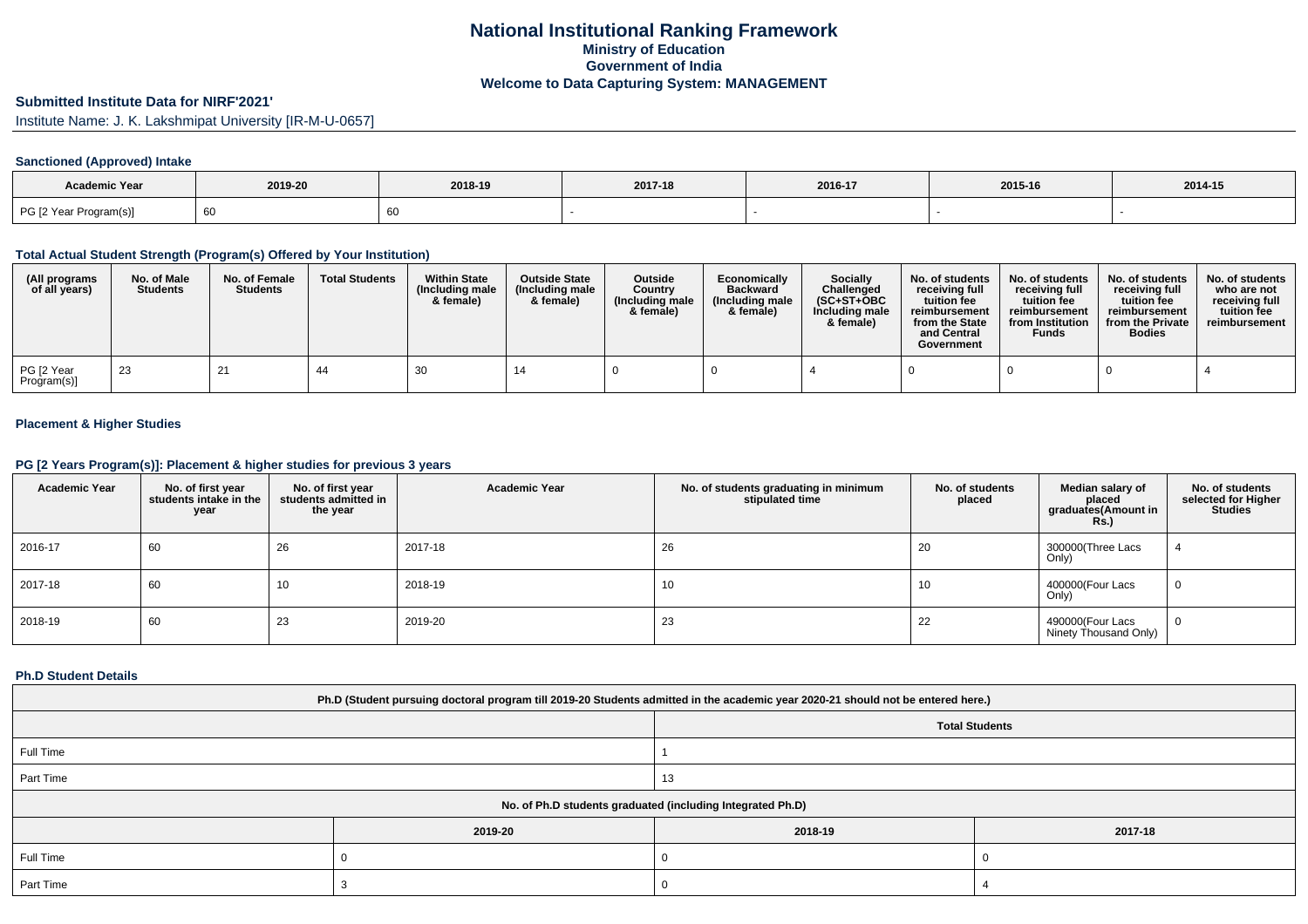#### **Financial Resources: Utilised Amount for the Capital expenditure for previous 3 years**

| <b>Academic Year</b>                                                                                                                                                           | 2019-20                                                              | 2018-19                                                              | 2017-18                                                                |  |  |  |  |  |
|--------------------------------------------------------------------------------------------------------------------------------------------------------------------------------|----------------------------------------------------------------------|----------------------------------------------------------------------|------------------------------------------------------------------------|--|--|--|--|--|
|                                                                                                                                                                                | <b>Utilised Amount</b>                                               | <b>Utilised Amount</b>                                               | <b>Utilised Amount</b>                                                 |  |  |  |  |  |
| Annual Capital Expenditure on Academic Activities and Resources (excluding expenditure on buildings)                                                                           |                                                                      |                                                                      |                                                                        |  |  |  |  |  |
| Library (Books, Journals and e-Resources only)                                                                                                                                 | 593726 (Five Lakh Ninety Three Thousand Seven Hundred<br>Twenty Six) | 475948 (Four Lakh Seventy Five Thousand Nine Hundred<br>Forty Eight) | 760154 (Seven Lakh Sixty Thousand One Hundred Fifty Four)              |  |  |  |  |  |
| Expenditure on setting up/upgradation of laboratory                                                                                                                            | 0 (Zero)                                                             | 0 (Zero)                                                             | 0 (Zero)                                                               |  |  |  |  |  |
| Other expenditure on creation of Capital Assets (For setting up<br>classrooms, seminar hall, conference hall, library excluding<br>expenditure on Land , Building, Roads etc.) | 1071719 (Ten Lakh Seventy One Thousand Seven Hundred<br>Nineteen)    | 1066096 (Ten Lakh Sixty Six Thousand Ninety Six)                     | 1297959 (Twelve Lakh Ninety Seven Thousand Nine Hundred<br>Fifty Nine) |  |  |  |  |  |

## **Financial Resources: Utilised Amount for the Operational expenditure for previous 3 years**

| Academic Year                                                                                                                                                                                   | 2019-20                                                                          | 2018-19                                                                             | 2017-18                                                                              |  |  |  |  |  |
|-------------------------------------------------------------------------------------------------------------------------------------------------------------------------------------------------|----------------------------------------------------------------------------------|-------------------------------------------------------------------------------------|--------------------------------------------------------------------------------------|--|--|--|--|--|
|                                                                                                                                                                                                 | <b>Utilised Amount</b>                                                           | <b>Utilised Amount</b>                                                              | <b>Utilised Amount</b>                                                               |  |  |  |  |  |
| <b>Annual Operational Expenditure</b>                                                                                                                                                           |                                                                                  |                                                                                     |                                                                                      |  |  |  |  |  |
| Salaries (Teaching and Non Teaching staff)                                                                                                                                                      | 12103041 (One Crore Twenty One Lac Three Thousand Forty<br>One Only)             | 13015388 (One Crore Thirty Lac Fifteen Thousand Three<br>Hundred Eighty Eight Only) | 15263420 (One Crore Fifty Two Lac Sixty Three Thousand<br>Four Hundred Twenty Only)  |  |  |  |  |  |
| Maintenance of Academic Infrastructure or consumables and<br>other running expenditures (excluding maintenance of hostels<br>and allied services, rent of the building, depreciation cost, etc) | 23032516 (Two Crore Thirty Lac Thirty Two Thousand Five<br>Hundred Sixteen Only) | 29002662 (Two Crore Ninety Lac Two Thousand Six Hundred<br>Sixty Two Only)          | 26169162 (Two Crore Sixty One Lac Sixty Nine Thousand One<br>Hundred Sixty Two Only) |  |  |  |  |  |
| Seminars/Conferences/Workshops                                                                                                                                                                  | 411820 (Four Lac Eleven Thousand Eight Hundred Twenty<br>Only)                   | 471611 (Four Lac Seventy One Thousand Six Hundred Eleven<br>Only)                   | 885207 (Eight Lac Eighty Five Thousand Two Hundred Seven<br>Only)                    |  |  |  |  |  |

#### **Sponsored Research Details**

| <b>Financial Year</b>                    | 2019-20 | 2018-19 | 2017-18 |  |
|------------------------------------------|---------|---------|---------|--|
| Total no. of Sponsored Projects          |         |         |         |  |
| Total no. of Funding Agencies            |         |         |         |  |
| Total Amount Received (Amount in Rupees) |         |         |         |  |
| Amount Received in Words                 | Zero    | Zero    | Zero    |  |

## **Consultancy Project Details**

| <b>Financial Year</b>                    | 2019-20 | 2018-19 | 2017-18      |  |
|------------------------------------------|---------|---------|--------------|--|
| Total no. of Consultancy Projects        |         |         |              |  |
| Total no. of Client Organizations        |         |         |              |  |
| Total Amount Received (Amount in Rupees) |         |         | 200000       |  |
| Amount Received in Words                 | Zero    | Zero    | Two Lac Only |  |

### **Executive Development Program/Management Development Programs**

| Year<br>-inanci | 2019-20 | 2018-19 | 2017-18 |
|-----------------|---------|---------|---------|
|-----------------|---------|---------|---------|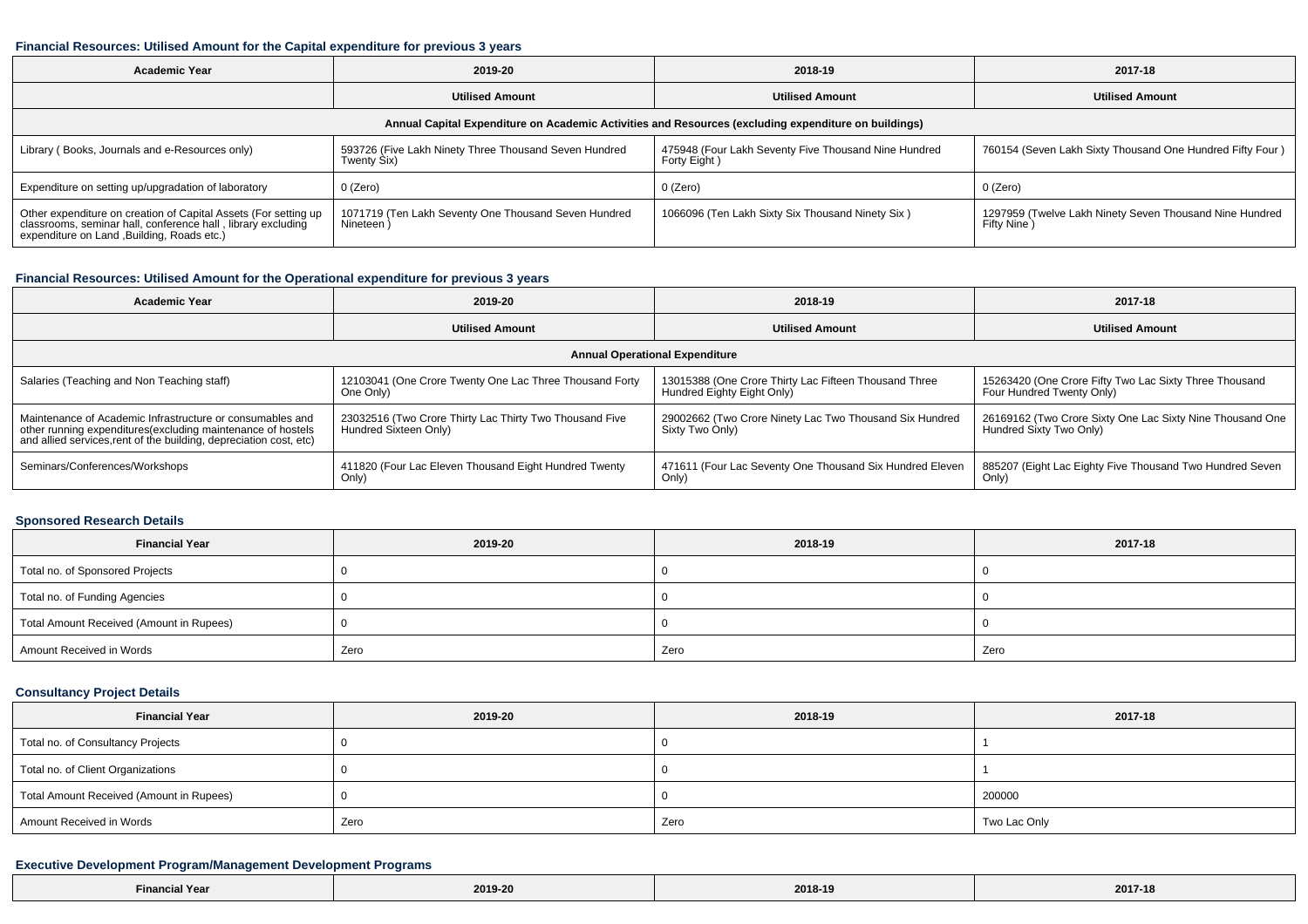| Total no. of Executive Development Programs/ Management<br>Development Programs       | 0    |      |      |
|---------------------------------------------------------------------------------------|------|------|------|
| Total no. of Participants                                                             |      |      |      |
| Total Annual Earnings (Amount in Rupees)(Excluding Lodging   0<br>& Boarding Charges) |      |      |      |
| Total Annual Earnings in Words                                                        | Zero | Zero | Zero |

## **PCS Facilities: Facilities of physically challenged students**

| 1. Do your institution buildings have Lifts/Ramps?                                                                                                        | Yes, more than 80% of the buildings |
|-----------------------------------------------------------------------------------------------------------------------------------------------------------|-------------------------------------|
| 2. Do your institution have provision for walking aids, includingwheelchairs and transportation from one building to another for<br>handicapped students? | Yes                                 |
| 3. Do your institution buildings have specially designed toilets for handicapped students?                                                                | Yes, more than 80% of the buildings |

## **Faculty Details**

| Srno           | Name                    | Age | Designation                                         | Gender | Qualification | Experience (In<br>Months) | <b>Is Associated</b><br><b>Last Year</b> | <b>Currently</b><br>working with<br>institution? | <b>Joining Date</b> | <b>Leaving Date</b>      | <b>Association type</b> |
|----------------|-------------------------|-----|-----------------------------------------------------|--------|---------------|---------------------------|------------------------------------------|--------------------------------------------------|---------------------|--------------------------|-------------------------|
|                | Sharma Ashwini          | 46  | Associate<br>Professor                              | Male   | Ph.D          | 280                       | Yes                                      | Yes                                              | 01-07-2010          | $\sim$                   | Regular                 |
| $\overline{2}$ | Mundra Sheetal          | 45  | Associate<br>Professor                              | Female | Ph.D          | 168                       | Yes                                      | Yes                                              | 16-07-2012          | $\sim$                   | Regular                 |
| 3              | Singh Upasana           | 43  | Assistant<br>Professor                              | Female | Ph.D          | 136                       | Yes                                      | Yes                                              | 15-07-2011          | $\overline{\phantom{a}}$ | Regular                 |
| $\overline{4}$ | Punam Mishra            | 41  | Assistant<br>Professor                              | Female | Ph.D          | 218                       | Yes                                      | Yes                                              | 01-07-2013          | $\overline{\phantom{a}}$ | Regular                 |
| 5              | Lokanath Mishra         | 43  | Associate<br>Professor                              | Male   | <b>NET</b>    | 182                       | Yes                                      | Yes                                              | 01-07-2013          | $\sim$                   | Regular                 |
| 6              | Richa Mishra            | 44  | Assistant<br>Professor                              | Female | Ph.D          | 207                       | Yes                                      | Yes                                              | 02-08-2014          | $\sim$                   | Regular                 |
| $\overline{7}$ | R L Raina               | 65  | Dean / Principal /<br>Director / Vice<br>Chancellor | Male   | Ph.D          | 418                       | Yes                                      | Yes                                              | 14-10-2015          | $\sim$                   | Regular                 |
| 8              | Sarita Gupta            | 31  | Assistant<br>Professor                              | Female | Ph.D          | 60                        | Yes                                      | Yes                                              | 23-07-2018          | $\overline{\phantom{a}}$ | Regular                 |
| 9              | Lakshmi S Ladha         | 64  | Dean / Principal /<br>Director / Vice<br>Chancellor | Female | Ph.D          | 378                       | Yes                                      | <b>No</b>                                        | 22-01-2019          | 23-12-2019               | Regular                 |
| 10             | Krishna Kumar<br>Ladha  | 69  | Professor                                           | Male   | Ph.D          | 402                       | Yes                                      | No                                               | 22-01-2019          | 23-12-2019               | Regular                 |
| 11             | Ankur Kulshrestha       | 36  | Other                                               | Male   | CA            | 134                       | Yes                                      | Yes                                              | 06-08-2018          | $\overline{\phantom{a}}$ | Visiting                |
| 12             | Apoorv Bamba            | 30  | Other                                               | Male   | <b>B.COM</b>  | 84                        | Yes                                      | Yes                                              | 11-10-2018          | $\sim$                   | Visiting                |
| 13             | Jishnu<br>Changkakoti   | 51  | Other                                               | Male   | <b>PGDBM</b>  | 264                       | Yes                                      | Yes                                              | 06-08-2018          | $\sim$                   | Visiting                |
| 14             | Dr Lokesh<br>Vijayvargy | 41  | Other                                               | Male   | Ph.D          | 198                       | Yes                                      | No                                               | 09-10-2019          | 13-12-2019               | Visiting                |